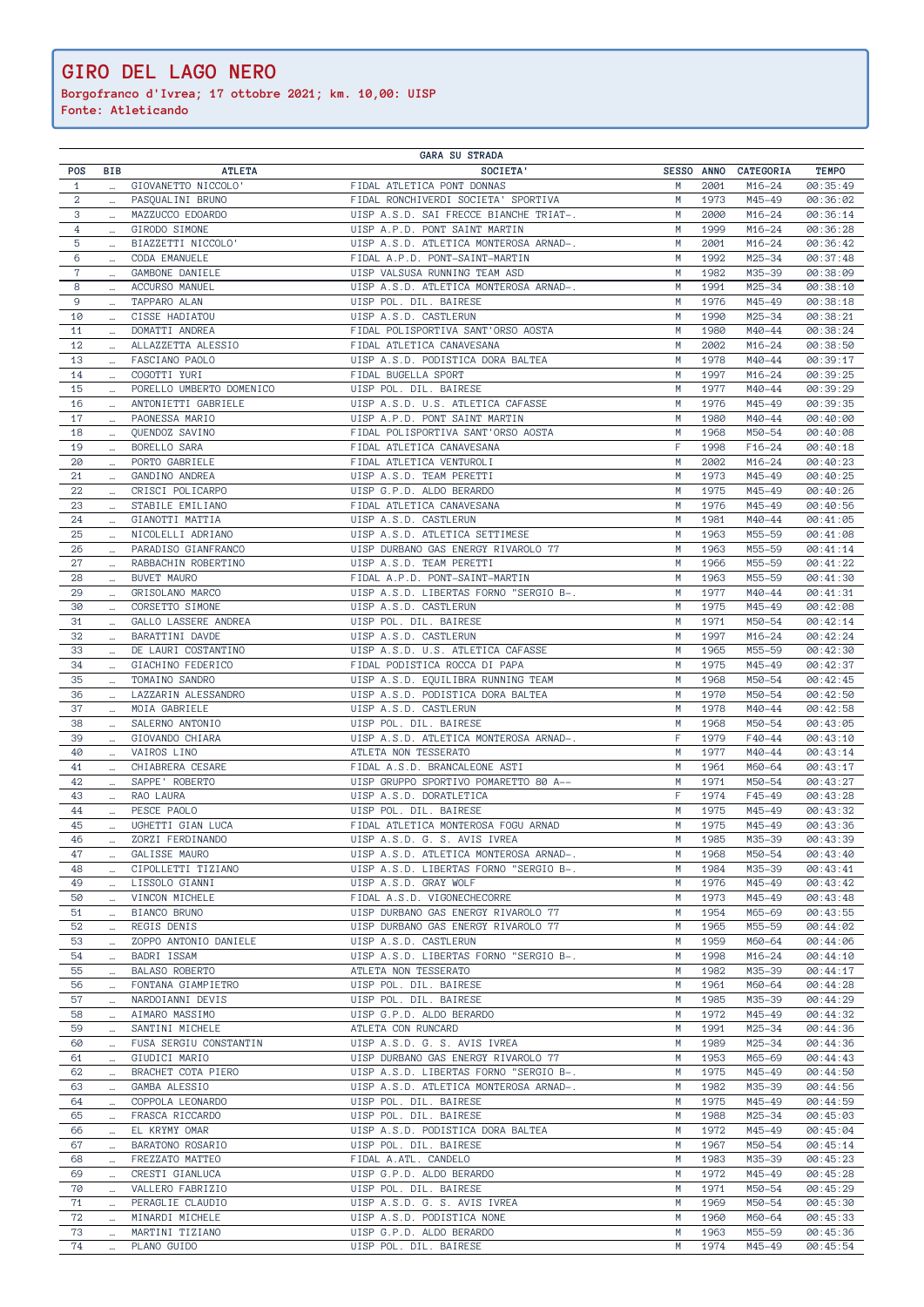**Borgofranco d'Ivrea; 17 ottobre 2021; km. 10,00: UISP**

| 75  |          | <b>LESCA BRUNO</b>            | UISP POL. DIL. BAIRESE                 | М  | 1961 | M60-64 | 00:45:56 |
|-----|----------|-------------------------------|----------------------------------------|----|------|--------|----------|
| 76  |          | MASSONE DAVIDE                | FIDAL ATLETICA VENTUROLI               | M  | 1970 | M50-54 | 00:45:59 |
|     |          |                               |                                        |    |      |        |          |
| 77  | $\cdots$ | BERTOTTI GIUSEPPE             | UISP POL. DIL. BAIRESE                 | M  | 1974 | M45-49 | 00:46:14 |
| 78  | $\cdots$ | CAVUOTI LUIGI                 | UISP DURBANO GAS ENERGY RIVAROLO 77    | M  | 1972 | M45-49 | 00:46:22 |
| 79  |          | FALETTI ENRICO GIUSEPPE       |                                        | M  | 1978 | M40-44 |          |
|     |          |                               | UISP A.S.D. PODISTICA TORINO           |    |      |        | 00:46:27 |
| 80  | $\cdots$ | FERRARIS GIANLUCA             | UISP G.P.D. ALDO BERARDO               | M  | 1973 | M45-49 | 00:46:30 |
| 81  |          | FORNELLI MARIA                | UISP ATHLETICS PIOSSASCO               | F  | 1973 | F45-49 | 00:46:30 |
|     |          |                               |                                        |    |      |        |          |
| 82  | $\ldots$ | CHIARA GUIDO SANTINO          | UISP A.S.D. EQUILIBRA RUNNING TEAM     | М  | 1968 | M50-54 | 00:46:35 |
| 83  |          | ACOTTO GAIO GIAN MARIO        | UISP A.S.D. TEAM PERETTI               | M  | 1955 | M65-69 | 00:46:50 |
| 84  |          | BALLARIO LUCA                 | UISP DURBANO GAS ENERGY RIVAROLO 77    | М  | 1987 | M25-34 | 00:47:00 |
|     | $\cdots$ |                               |                                        |    |      |        |          |
| 85  | $\cdots$ | BORGESIO LUCA                 | FIDAL ATLETICA MONTEROSA FOGU ARNAD    | М  | 1972 | M45-49 | 00:47:00 |
| 86  | $\ldots$ | DI NAPOLI MARIA ANTONIETTA    | UISP G.P.D. ALDO BERARDO               | F  | 1981 | F40-44 | 00:47:11 |
|     |          |                               |                                        |    |      |        |          |
| 87  | $\cdots$ | TRUFFA LIVIO                  | UISP POL. DIL. BAIRESE                 | M  | 1962 | M55-59 | 00:47:27 |
| 88  | $\cdots$ | PICARDI ELISA                 | UISP DURBANO GAS ENERGY RIVAROLO 77    | F  | 1984 | F35-39 | 00:47:29 |
|     |          |                               |                                        |    |      |        |          |
| 89  | $\cdots$ | FAVAGLIONI GIANCARLO          | FIDAL G.P. TRINESE                     | M  | 1955 | M65-69 | 00:47:35 |
| 90  |          | FERRARIS GIOVANNI             | UISP FOR FUN SPORTS TEAM ASD           | М  | 1958 | M60-64 | 00:47:43 |
| 91  | $\ldots$ | LORO GIOVANNI                 | UISP POL. DIL. BAIRESE                 | М  | 1951 | M70-74 | 00:47:47 |
|     |          |                               |                                        |    |      |        |          |
| 92  |          | ORLAREJ ROSA                  | UISP A.S.D. PODISTICA DORA BALTEA      | F  | 1975 | F45-49 | 00:47:48 |
| 93  | $\cdots$ | VIGNA DOCCHIO MAURO           | UISP A.S.D. PODISTICA DORA BALTEA      | M  | 1964 | M55-59 | 00:47:51 |
| 94  |          | DE ALESSANDRI ANDREA          | FIDAL POLISPORTIVA SANT'ORSO AOSTA     | M  | 1966 | M55-59 | 00:48:06 |
|     | $\cdots$ |                               |                                        |    |      |        |          |
| 95  | $\ldots$ | ORLANDI LUCA                  | UISP A.S.D. GRAY WOLF                  | M  | 1990 | M25-34 | 00:48:08 |
| 96  | $\cdots$ | NICOLELLO ANGELO              | UISP POL. DIL. BAIRESE                 | M  | 1957 | M60-64 | 00:48:08 |
|     |          |                               |                                        |    |      |        |          |
| 97  |          | MILANETTO MONICA              | UISP G.S.P.T. 75                       | F  | 1968 | F50-54 | 00:48:20 |
| 98  | $\ldots$ | ENRICO SILVIO                 | FIDAL A.P.D. PONT-SAINT-MARTIN         | M  | 1963 | M55-59 | 00:48:26 |
| 99  |          | GIANUSSO CRISTIAN             | FIDAL ATLETICA VENTUROLI               | M  | 1973 | M45-49 | 00:48:30 |
|     |          |                               |                                        |    |      |        |          |
| 100 | $\cdots$ | <b>FALETTO CESARE</b>         | UISP POL. DIL. BAIRESE                 | M  | 1965 | M55-59 | 00:48:33 |
| 101 |          | ROSCIO GIUSEPPINO             | UISP A.S.D. TEAM PERETTI               | M  | 1960 | M60-64 | 00:49:02 |
|     |          |                               |                                        |    |      |        |          |
| 102 | $\ldots$ | COLUCCI GERARDO MICHELE       | UISP A.S.D. TEAM PERETTI               | M  | 1974 | M45-49 | 00:49:05 |
| 103 | $\cdots$ | SORRENTINO GENNARO            | FIDAL ATLETICA VENTUROLI               | M  | 1962 | M55-59 | 00:49:26 |
|     |          |                               |                                        |    |      |        |          |
| 104 | $\cdots$ | ANSALDI PIETRO PAOLO          | UISP POL. DIL. BAIRESE                 | M  | 1961 | M60-64 | 00:49:38 |
| 105 | $\cdots$ | CATERINA LUCIA                | UISP A.S.D. TEAM PERETTI               | F  | 1967 | F50-54 | 00:49:45 |
| 106 |          | DI NUCCI JAN CARLO            | ATLETA NON TESSERATO                   | М  | 1957 | M60-64 | 00:50:02 |
|     |          |                               |                                        |    |      |        |          |
| 107 | $\cdots$ | FORNERO MONIA MARIO MATTEO    | FIDAL AMICI DEL MOMBARONE              | M  | 1979 | M40-44 | 00:50:09 |
| 108 | $\cdots$ | FRANZINO ALBERTO              | UISP A.S.D. PODISTICA DORA BALTEA      | М  | 1966 | M55-59 | 00:50:13 |
|     |          |                               |                                        | F  |      |        |          |
| 109 | $\ldots$ | MOCCI CRISTINA                | FIDAL BIO CORRENDO AVIS                |    | 1967 | F50-54 | 00:50:14 |
| 110 | $\cdots$ | NOWAK MASSIMILIANO            | FIDAL RONCHIVERDI SOCIETA' SPORTIVA    | М  | 1972 | M45-49 | 00:50:15 |
| 111 | $\cdots$ | STODUTO LAURA                 | FIDAL RONCHIVERDI SOCIETA' SPORTIVA    | F  | 1968 | F50-54 | 00:50:16 |
|     |          |                               |                                        |    |      |        |          |
| 112 | $\cdots$ | VULTAGGIO PIERO               | UISP G.P.D. ALDO BERARDO               | M  | 1972 | M45-49 | 00:50:16 |
| 113 |          | GHIGLIERI MASSIMILIANO PIETRO | UISP POL. DIL. BAIRESE                 | M  | 1975 | M45-49 | 00:50:40 |
| 114 |          | BERRA TIZIANO                 | FIDAL A.ATL. CANDELO                   | М  | 1959 | M60-64 | 00:51:01 |
|     | $\cdots$ |                               |                                        |    |      |        |          |
| 115 |          | SCALAMBRA MICHELE             | UISP A.S.D. ATLETICA MONTEROSA ARNAD-. | M  | 1964 | M55-59 | 00:51:22 |
| 116 | $\cdots$ | QUERIO DANIELE                | UISP G.P.D. ALDO BERARDO               | M  | 1964 | M55-59 | 00:51:24 |
|     |          |                               |                                        |    |      |        |          |
| 117 |          | SARTORIS LUCA                 | UISP G.P.D. ALDO BERARDO               | M  | 1973 | M45-49 | 00:51:31 |
| 118 | $\cdots$ | BILLIA KATIA                  | UISP POL. DIL. BAIRESE                 | F  | 1987 | F25-34 | 00:51:31 |
| 119 |          | LEONINO EZIO                  | UISP A.P.D. PONT SAINT MARTIN          | M  | 1961 | M60-64 | 00:51:33 |
|     | $\cdots$ |                               |                                        |    |      |        |          |
| 120 | $\ldots$ | SADO PIER GIANNI              | UISP A.S.D. PODISTICA DORA BALTEA      | M  | 1958 | M60-64 | 00:51:42 |
| 121 | $\cdots$ | CORTINA TOMMASO               | UISP A.S.D. LIBERTAS FORNO "SERGIO B-. | M  | 1961 | M60-64 | 00:51:57 |
|     |          | TOFFANO ESMERALDA             |                                        | F. | 1971 |        |          |
| 122 |          |                               | FIDAL A.P.D. PONT-SAINT-MARTIN         |    |      | F50-54 | 00:51:58 |
| 123 |          | PRIMATESTA MASSIMO            | UISP A.S.D. PODISTICA NONE             | М  | 1965 | M55-59 | 00:52:06 |
| 124 |          | PISTONE BARBARA               | FIDAL RONCHIVERDI SOCIETA' SPORTIVA    | F  | 1970 | F50-54 | 00:52:11 |
|     |          |                               |                                        |    |      |        |          |
| 125 |          | ROMANO CINZIA                 | FIDAL PODISTICA DILETT. VALCHIUSELLA   | F  | 1968 | F50-54 | 00:52:12 |
| 126 |          | GUGLIELMO FABRIZIO            | UISP A.S.D. PODISTICA LEINI'           | M  | 1972 | M45-49 | 00:52:21 |
| 127 |          |                               |                                        | M  | 1968 | M50-54 |          |
|     | $\ldots$ | QUERIO FULVIO                 | UISP DURBANO GAS ENERGY RIVAROLO 77    |    |      |        | 00:52:35 |
| 128 | $\cdots$ | DI GENUA GIANLUCA             | UISP PODISTICA VIGLIANO ASD            | M  | 1960 | M60-64 | 00:52:43 |
| 129 |          | FERRANTE MARCELLA LUCIA       | FIDAL A.S.D. CASTLERUN                 | F  | 1972 | F45-49 | 00:52:54 |
| 130 |          | CALBOLI NICOLETTA             | UISP DURBANO GAS ENERGY RIVAROLO 77    | F  | 1977 | F40-44 | 00:52:57 |
|     | $\cdots$ |                               |                                        |    |      |        |          |
| 131 |          | KULISHENKO OKSANA             | UISP DURBANO GAS ENERGY RIVAROLO 77    | F  | 1975 | F45-49 | 00:53:02 |
| 132 | $\ldots$ | D'OLIMPIO DONATO              | FIDAL A.ATL. CANDELO                   | M  | 1956 | M65-69 | 00:53:08 |
|     |          |                               |                                        |    |      |        |          |
| 133 |          | ROSTAGNO MARCO GIOVANNI       | UISP A.S.D. LIBERTAS FORNO "SERGIO B-. | M  | 1967 | M50-54 | 00:53:08 |
| 134 |          | FERRO GIOVANNI                | UISP A.S.D. LIBERTAS FORNO "SERGIO B-. | M  | 1959 | M60-64 | 00:53:10 |
| 135 | $\cdots$ | BRESSAN STELLA                | FIDAL ATLETICA MONTEROSA FOGU ARNAD    | F  | 1982 | F35-39 | 00:53:14 |
|     |          |                               |                                        |    |      |        |          |
| 136 | $\cdots$ | ZACCHELLO MARIO               | UISP A.S.D. G. S. AVIS IVREA           | M  | 1968 | M50-54 | 00:53:17 |
| 137 | $\cdots$ | AIMO BOOT FABIO               | ATLETA NON TESSERATO                   | M  | 1972 | M45-49 | 00:53:29 |
| 138 |          | CANTELLO GIANPAOLO            | UISP POL. DIL. BAIRESE                 | M  | 1967 | M50-54 | 00:53:31 |
|     |          |                               |                                        |    |      |        |          |
| 139 | $\cdots$ | PERINO GIORGIANA              | UISP A.S.D. LIBERTAS FORNO "SERGIO B-. | F  | 1964 | F55-59 | 00:53:37 |
| 140 |          | BOVIO LORENZO                 | ATLETA CON RUNCARD                     | M  | 1987 | M25-34 | 00:53:43 |
|     |          |                               |                                        |    |      |        |          |
| 141 |          | SIDOTI ROSINA                 | UISP DURBANO GAS ENERGY RIVAROLO 77    | F  | 1957 | F60-64 | 00:53:48 |
| 142 |          | AMBROSINO MASSIMO             | UISP A.S.D. PODISTICA DORA BALTEA      | M  | 1969 | M50-54 | 00:53:53 |
| 143 |          | DEREBEI CONSTANTIN            | UISP DURBANO GAS ENERGY RIVAROLO 77    | M  | 1958 | M60-64 | 00:54:03 |
|     | $\cdots$ |                               |                                        |    |      |        |          |
| 144 | $\cdots$ | CRAVINI MARCO                 | UISP POLISPORTIVA AMICI DEL MOMBARON-. | M  | 1950 | M70-74 | 00:54:20 |
| 145 |          | PASSERINI SANDRO              | UISP A.S.D. PODISTICA DORA BALTEA      | M  | 1949 | M70-74 | 00:54:23 |
|     |          |                               |                                        |    |      |        |          |
| 146 | $\cdots$ | ZANELLATO ALESSANDRO          | FIDAL AMICI DEL MOMBARONE              | M  | 1970 | M50-54 | 00:54:29 |
|     |          |                               | UISP A.S.D. CASTLERUN                  | F  | 1988 |        | 00:54:32 |
| 147 |          | CATTAI SILVIA                 |                                        |    |      | F25-34 |          |
|     |          |                               |                                        |    |      |        |          |
| 148 | $\cdots$ | MADLENA FULVIO                | UISP POL. DIL. BAIRESE                 | M  | 1954 | M65-69 | 00:54:40 |
| 149 |          | VALSANIA MARIO                | UISP A.S.D. GIANNONE RUNNING CIRCUIT   | M  | 1944 | $M75+$ | 00:54:48 |
| 150 | $\cdots$ | MEDAINA LINO                  | UISP POL. DIL. BAIRESE                 | M  | 1958 | M60-64 | 00:54:57 |
| 151 | $\cdots$ | CENTRONI SILVANO              | UISP POL. DIL. BAIRESE                 | M  | 1963 | M55-59 | 00:55:06 |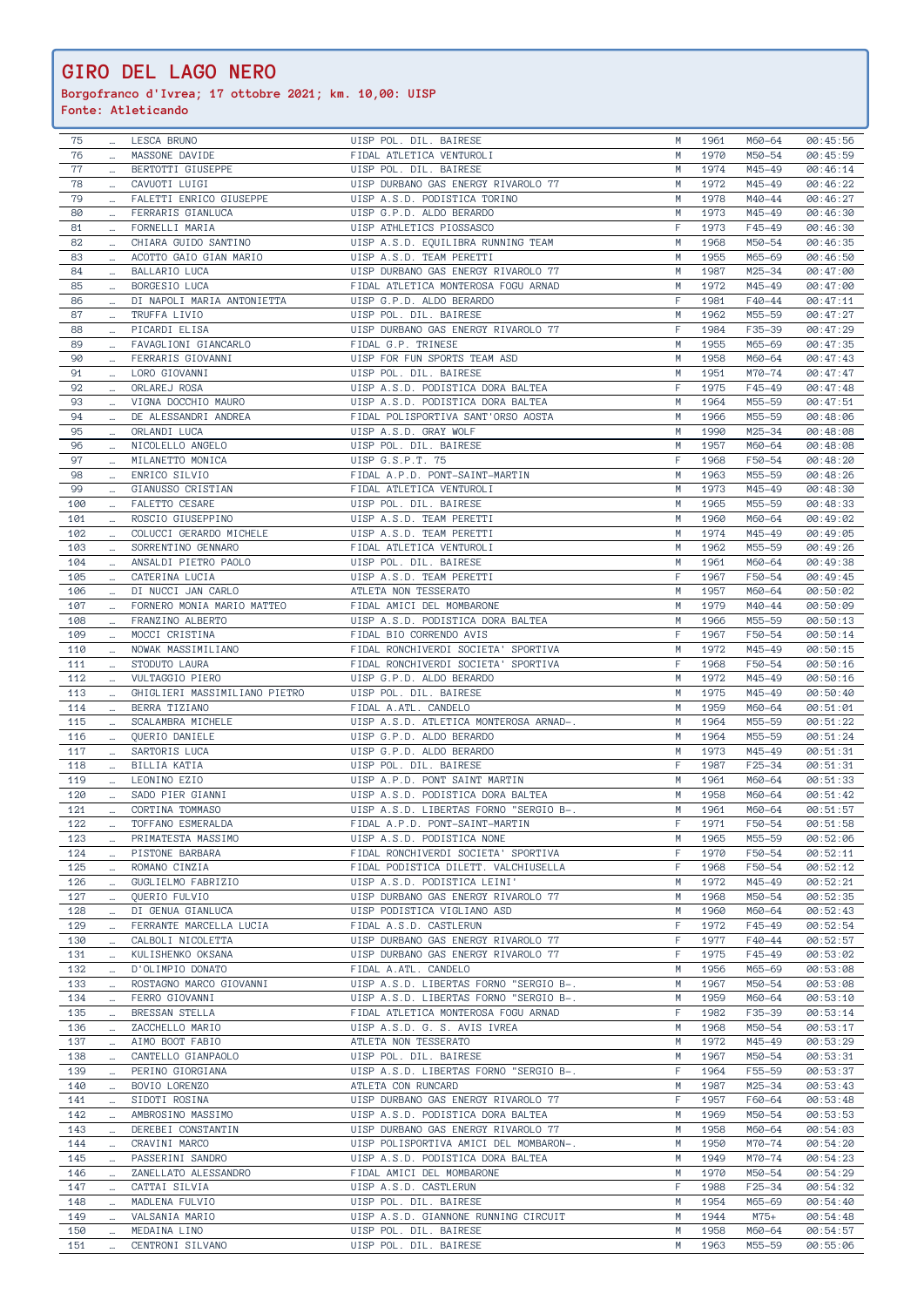**Borgofranco d'Ivrea; 17 ottobre 2021; km. 10,00: UISP**

| 152 |          | PEROT MARTINA                | UISP POL. DIL. BAIRESE                 | F | 1967 | F50-54     | 00:55:06 |
|-----|----------|------------------------------|----------------------------------------|---|------|------------|----------|
| 153 | $\ldots$ | BRANCALEONI MONICA           | UISP DURBANO GAS ENERGY RIVAROLO 77    | F | 1960 | F60-64     | 00:55:09 |
| 154 |          | VALETTO CARLO                | UISP A.S.D. POLISPORTIVA VALMALONE     | M | 1975 | M45-49     | 00:55:12 |
| 155 |          | TARRONE GIANCARLO            | UISP A.S.D. ATLETICA MONTEROSA ARNAD-. | M | 1963 | M55-59     | 00:55:31 |
| 156 | $\cdots$ | PENNAZIO SILVIA              | UISP G.P.D. ALDO BERARDO               | F | 1996 | $F25 - 34$ | 00:55:33 |
| 157 | $\ldots$ | FARINELLA ANDREA             | UISP POL. DIL. BAIRESE                 | M | 1973 | M45-49     | 00:55:35 |
|     | $\cdots$ | BOGLINO EZIO                 |                                        | M | 1954 | M65-69     |          |
| 158 |          |                              | ATLETA NON TESSERATO                   | F |      |            | 00:55:44 |
| 159 | $\cdots$ | MOSELLI LAURA ANNA MARIA     | FIDAL TIGER SPORT RUNNING TEAM ASD     |   | 1966 | F55-59     | 00:55:53 |
| 160 |          | MECCA VITO                   | ATLETA CON RUNCARD                     | M | 1975 | M45-49     | 00:56:00 |
| 161 | $\cdots$ | PERARDI MONICA ALESSANDRA    | FIDAL A.P.D. PONT-SAINT-MARTIN         | F | 1969 | F50-54     | 00:56:06 |
| 162 | $\ldots$ | MARINO CARLO                 | FIDAL A.S.D. BAUDENASCA                | М | 1942 | $M75+$     | 00:56:08 |
| 163 | $\cdots$ | BENZI MARTA                  | ATLETA CON RUNCARD                     | F | 1966 | F55-59     | 00:56:26 |
| 164 | $\cdots$ | VILLABRUNA MIRIA             | FIDAL G.P. TRINESE                     | F | 1957 | F60-64     | 00:56:44 |
| 165 | $\cdots$ | PIANO SILVIA                 | UISP POL. DIL. BAIRESE                 | F | 1958 | F60-64     | 00:56:48 |
| 166 | $\cdots$ | COGO MASSIMILIANO            | UISP A.S.D. G. S. AVIS IVREA           | M | 1969 | M50-54     | 00:57:11 |
| 167 |          | SARACINO NICOLA              | FIDAL A.S.D. DAUNIA RUNNING            | M | 1949 | M70-74     | 00:57:25 |
| 168 | $\ldots$ | MOLINARI MARZIO              | FIDAL G.P. TRINESE                     | M | 1953 | M65-69     | 00:57:33 |
| 169 |          | ALVAREZ ALAYO ELIZA MARIZA   | UISP UISP COMITATO TERR.LE BIELLA AP-. | F | 1971 | F50-54     | 00:57:43 |
| 170 | $\cdots$ | BERTOLI SERGIO               | UISP A.S.D. LIBERTAS FORNO "SERGIO B-. | M | 1949 | M70-74     | 00:57:44 |
| 171 | $\ldots$ | GIUNTA DONATELLA             | UISP DURBANO GAS ENERGY RIVAROLO 77    | F | 1977 | F40-44     | 00:57:49 |
| 172 | $\ldots$ | TIUS MAGGIA LORELLA          | UISP A.S.D. PODISTICA DORA BALTEA      | F | 1964 | F55-59     | 00:57:54 |
| 173 | $\cdots$ | MORTARA GIORGIO ANTONIO ENRI | FIDAL RONCHIVERDI SOCIETA' SPORTIVA    | M | 1955 | M65-69     | 00:57:54 |
| 174 | $\cdots$ | SUSSETTO CRISTINA            | ATLETA NON TESSERATO                   | F | 1999 | $F16 - 24$ | 00:57:55 |
| 175 | $\cdots$ | PERRELLA ANTONIO             | UISP TIGER SPORT RUNNING TEAM ASD      | М | 1953 | M65-69     | 00:57:58 |
| 176 |          | MONFERRATO GIULIANO          | UISP A.S.D. EQUILIBRA RUNNING TEAM     | М | 1963 | M55-59     | 00:58:02 |
| 177 |          | GROSSO ENZO                  | UISP A.S.D. PODISTICA DORA BALTEA      | M | 1951 | M70-74     | 00:58:12 |
| 178 | $\ldots$ | DEIRO ITALO CARLO            | UISP A.P.D. PONT SAINT MARTIN          | M | 1956 | M65-69     | 00:58:19 |
|     | $\cdots$ |                              | UISP A.S.D. LIBERTAS FORNO "SERGIO B-. | M |      |            |          |
| 179 | $\ldots$ | SCOZZAFAVA ANTONIO           |                                        |   | 1956 | M65-69     | 00:58:28 |
| 180 | $\cdots$ | PERNETTA ELISA MARIA         | UISP A.S.D. TEAM PERETTI               | F | 1971 | F50-54     | 00:58:28 |
| 181 | $\ldots$ | CECCHIN PIETRO PAOLO         | ATLETA NON TESSERATO                   | M | 1952 | M65-69     | 00:58:36 |
| 182 | $\cdots$ | TOMAINO MARIA LUISA          | UISP A.S.D. EQUILIBRA RUNNING TEAM     | F | 1972 | $F45 - 49$ | 00:58:58 |
| 183 |          | MUSSINO BRUNO                | UISP A.S.D. DORATLETICA                | M | 1961 | M60-64     | 00:59:15 |
| 184 | $\cdots$ | PEDACE GIACOMO               | FIDAL RONCHIVERDI SOCIETA' SPORTIVA    | M | 1982 | M35-39     | 00:59:23 |
| 185 |          | LAUDARI ROBERTO              | UISP G.P.D. ALDO BERARDO               | М | 1960 | M60-64     | 00:59:24 |
| 186 | $\cdots$ | D'AMBROSIO NATALIA           | UISP VALSUSA RUNNING TEAM ASD          | F | 1961 | F60-64     | 01:00:27 |
| 187 | $\ldots$ | MIRELLA GIANLUCA             | UISP POL. DIL. BAIRESE                 | M | 1970 | M50-54     | 01:00:28 |
| 188 | $\cdots$ | ZENGA SILVESTRO              | UISP POL. DIL. BAIRESE                 | M | 1961 | M60-64     | 01:01:08 |
| 189 | $\cdots$ | ROCCATI SABRINA              | UISP A.S.D. TEAM PERETTI               | F | 1976 | $F45 - 49$ | 01:01:23 |
| 190 | $\ldots$ | FORMIA PAOLO PIERFRANCO      | UISP A.S.D. PODISTICA DORA BALTEA      | M | 1957 | M60-64     | 01:01:34 |
| 191 | $\cdots$ | DURANDO GUIDO                | UISP POL. DIL. BAIRESE                 | M | 1966 | M55-59     | 01:01:36 |
| 192 |          | BARRERA CHIARA               | FIDAL PODISTICA ROCCA DI PAPA          | F | 1975 | F45-49     | 01:01:39 |
| 193 | $\cdots$ | FALLA CARAVINO MAURO         | FIDAL GSA POLLONE                      | M | 1939 | $M75+$     | 01:01:59 |
| 194 | $\ldots$ | AINARDI ENRICO               | FIDAL ATL. SUSA ADRIANO ASCHIERIS      | М | 1960 | M60-64     | 01:02:20 |
| 195 |          | ENIPEO LAURA                 | FIDAL A.S.D. PODISTICA TORINO          | F | 1969 | F50-54     | 01:02:25 |
| 196 | $\cdots$ | DELL'ACCIO FABRIZIO          | FIDAL ATLETICA VENTUROLI               | M | 1964 | M55-59     | 01:02:56 |
| 197 | $\cdots$ | PAGNOTTI MASSIMO             | UISP A.S.D. LIBERTAS FORNO "SERGIO B-. | M | 1946 | $M75+$     |          |
|     | $\ldots$ |                              |                                        |   |      | M45-49     | 01:03:06 |
| 198 | $\cdots$ | COCCHI MARCO ALFREDO         | FIDAL AMICI DEL MOMBARONE              | M | 1974 |            | 01:03:07 |
| 199 |          | MARABOTTO SERGIO             | FIDAL ATLETICA VENTUROLI               | M | 1963 | M55-59     | 01:03:20 |
| 200 | $\cdots$ | PIPINO ELISA                 | UISP A.S.D. VIGONECHECORRE             | F | 1974 | $F45 - 49$ | 01:03:40 |
| 201 |          | MORELLI ANTONIETTA           | UISP POL. DIL. BAIRESE                 | F | 1962 | F55-59     | 01:03:44 |
| 202 | $\cdots$ | GROSU VERONICA               | FIDAL A.ATL. CANDELO                   | F | 1965 | F55-59     | 01:04:16 |
| 203 |          | GIANOGLIO DAVIDE PAOLO       | UISP A.S.D. PODISTICA DORA BALTEA      | M | 1971 | M50-54     | 01:04:23 |
| 204 | $\ldots$ | CAT BERRO ANTONIO            | UISP POL. DIL. BAIRESE                 | М | 1951 | M70-74     | 01:04:37 |
| 205 | $\ldots$ | GAROFALO CARMELA             | UISP POL. DIL. BAIRESE                 | F | 1961 | F60-64     | 01:04:40 |
| 206 | $\cdots$ | PERETTI EUGENIO              | UISP A.S.D. TEAM PERETTI               | M | 1953 | M65-69     | 01:04:42 |
| 207 | $\cdots$ | BENCIVELLI SAJDA             | FIDAL RONCHIVERDI SOCIETA' SPORTIVA    | F | 1968 | F50-54     | 01:05:17 |
| 208 |          | CHIAPPETTA ANTONINO          | UISP SPORTIFICATION A.S.D.             | М | 1955 | M65-69     | 01:05:29 |
| 209 | $\ldots$ | MAGGI MILENA                 | UISP AVIS PAVIA                        | F | 1951 | $F65+$     | 01:06:43 |
| 210 |          | SCIENZA LUCIANO              | UISP POL. DIL. BAIRESE                 | M | 1946 | $M75+$     | 01:07:04 |
| 211 | $\cdots$ | BASELICE STELLA              | UISP A.S.D. PODISTICA DORA BALTEA      | F | 1971 | F50-54     | 01:08:16 |
| 212 | $\cdots$ | BARBERIO ANNAMARIA           | UISP POL. DIL. BAIRESE                 | F | 1958 | F60-64     | 01:10:32 |
| 213 |          | STELLA GIUSEPPE              | UISP A.S.D. ATLETICA SETTIMESE         | M | 1948 | M70-74     | 01:11:31 |
| 214 | $\cdots$ | DAGASSO MAURIZIO             | UISP A.S.D. PODISTICA DORA BALTEA      | М | 1969 | M50-54     | 01:12:57 |
| 215 | $\cdots$ | DELAIDOTTI GIANNA            | FIDAL A.S.GAGLIANICO 1974              | F | 1952 | $F65+$     | 01:12:59 |
|     | $\cdots$ |                              |                                        |   |      |            |          |
| 216 | $\cdots$ | <b>GUIDETTO SELENA</b>       | UISP POL. DIL. BAIRESE                 | F | 1974 | $F45 - 49$ | 01:15:52 |
| 217 |          | VENTUROLI SANDRO             | FIDAL ATLETICA VENTUROLI               | M | 1954 | M65-69     | 01:16:17 |
| 218 | $\ldots$ | ARCHINA TERESA               | UISP POL. DIL. BAIRESE                 | F | 1949 | $F65+$     | 01:17:00 |
| 219 |          | CERUTTI FRANCESCO            | UISP G.P.D. ALDO BERARDO               | M | 1955 | M65-69     | 01:17:16 |
| 220 | $\ldots$ | COSTARELLA GIUSEPPE          | UISP POL. DIL. BAIRESE                 | M | 1951 | M70-74     | 01:18:22 |
| 221 | $\cdots$ | GUIDETTO CRISTINA            | UISP POL. DIL. BAIRESE                 | F | 1969 | F50-54     | 01:18:27 |
| 222 | $\cdots$ | PELLEREI MARIELLA            | UISP A.S.D. PODISTICA DORA BALTEA      | F | 1948 | $F65+$     | 01:20:46 |
| 223 | $\cdots$ | MOSCARELLI STEFANO           | UISP A.S.D. PODISTICA DORA BALTEA      | М | 1949 | M70-74     | 01:23:04 |
| 224 |          | STEFANI GRAZIELLA            | FIDAL A.S.D. BAUDENASCA                | F | 1943 | $F65+$     | 01:24:32 |
| 225 |          | PEJRANI ANNA GABRIELLA       | UISP DURBANO GAS ENERGY RIVAROLO 77    | F | 1959 | F60-64     | 01:25:59 |